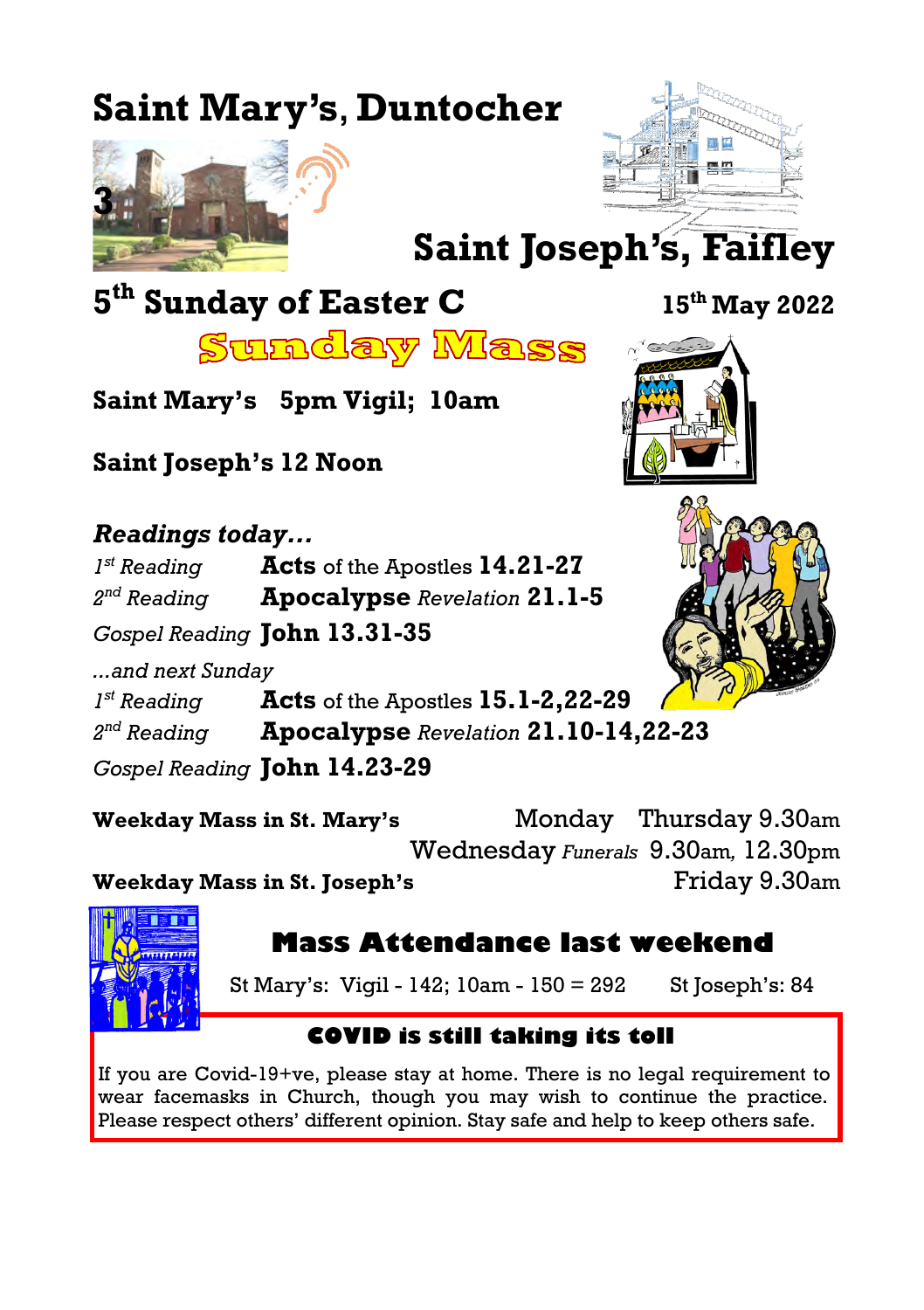#### **First Communion Day**

for children of Primary 4 from St. Mary's on Saturday. Please remember them and their families in your prayers.



are looking for your support for the charity, "Let the Children Live." (Colombia). The leaflet in your Bulletin and Poster on the Board gives more information.



#### **Foster with Stepdown - Join our strong team**

Young People aged 11-21 need your support. If you can care for a young person, join our Foster Carers team. We will support you with full training and generous allowances. Visit [www.stepdown.org.uk o](http://www.stepdown.org.uk)r  $\mathcal{B}$  Alastair MacColl 07872 377180 or  $\textcircled{a}$  [Alastair.MacColl@stepdown.org.uk](mailto:Alastair.MacColl@stepdown.org.uk)

#### **Outbreak of Dry Rot**

Sadly, dry rot has been discovered in one of the confessional boxes in Saint Mary's. After an inspection, it appears to be an isolated area. Costings and a report are currently being sought. The church may have to close during the week and the weekday Mass will transfer to St. Joseph's for as long as is required. Date for the work to start and a timescale of when this is likely to take place will be announced in due course.

#### **Justice and Peace Scotland**

Let us ask the Lord for the grace that a new wave of love for our neighbour may sweep over this poor world. *Venerable Pope John Paul* I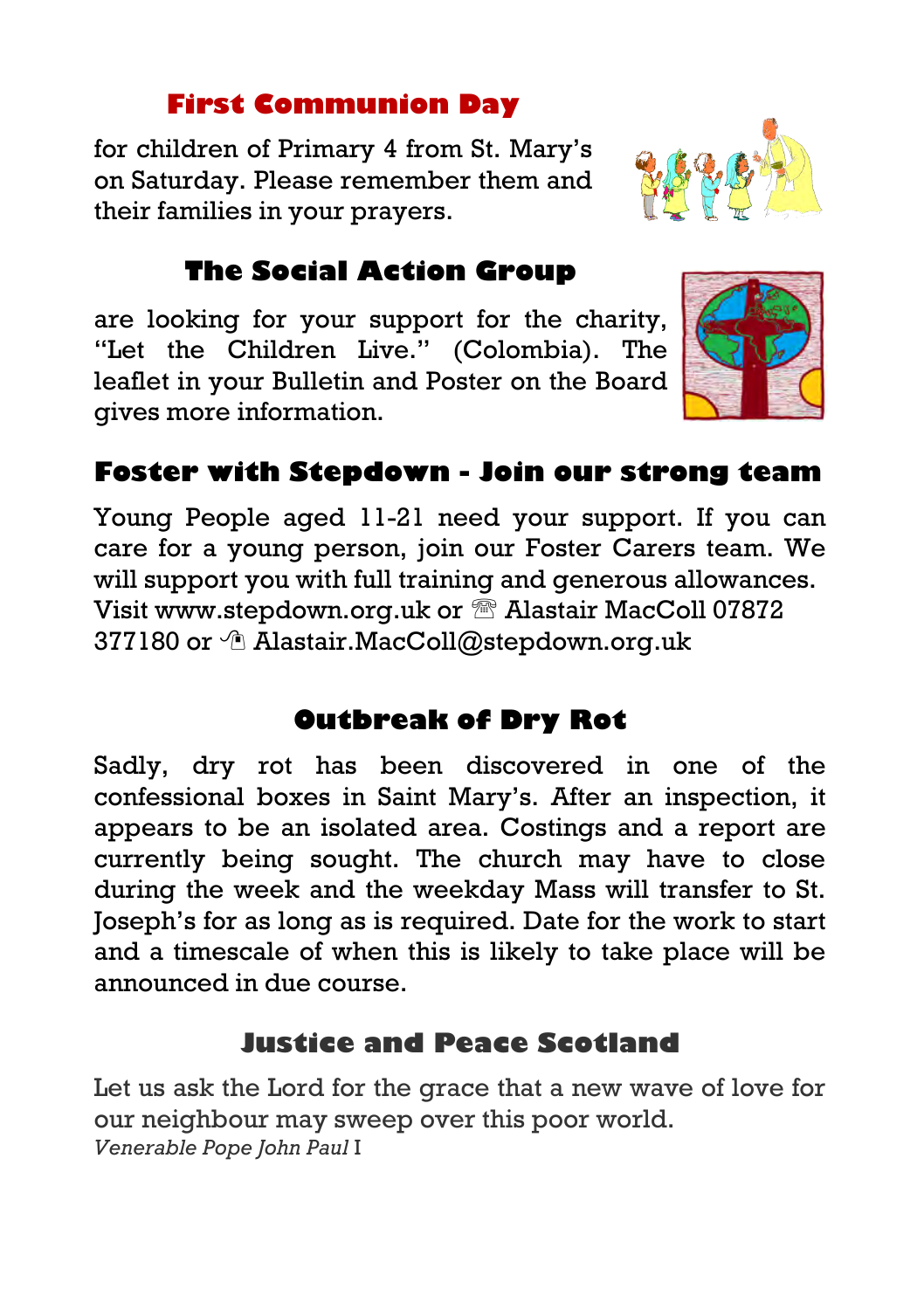#### **Thank You**

*for your ongoing support…*



*Donations & intentions through the door need a note to tell us what they are for.*

| <b>£ The Bottom Line</b>      |                 |                   |                 |              |  |
|-------------------------------|-----------------|-------------------|-----------------|--------------|--|
| Thank you for your generosity |                 |                   |                 |              |  |
| <b>St Mary</b>                | <b>Gift Aid</b> | <b>Collection</b> | <b>Vocation</b> | <b>Total</b> |  |
| <b>lst</b>                    | £10             | £899              | £O              | £909         |  |
| $2nd*$                        | £O              | £O                | £574            | £574         |  |
| <b>St Joseph</b>              | $1st$ £341      | $2nd$ £0          | £137            | £O           |  |

*To support us and reduce cash handling by our volunteers, you can pay through your bank to:* Royal Bank of Scotland Sort Code for all ….........................831710 **St Mary's Parish …………….. ......................**Account00253583 **St Mary's Building Fund (2nd Collection)…..** ..Account00254571 **St Joseph's Parish …………... ......................**Account00253591

#### **Second Collections**

| Today                | <b>Annual Mission Appeal – Salesian Sisters</b> |
|----------------------|-------------------------------------------------|
| 29 <sup>th</sup> May | Communications                                  |